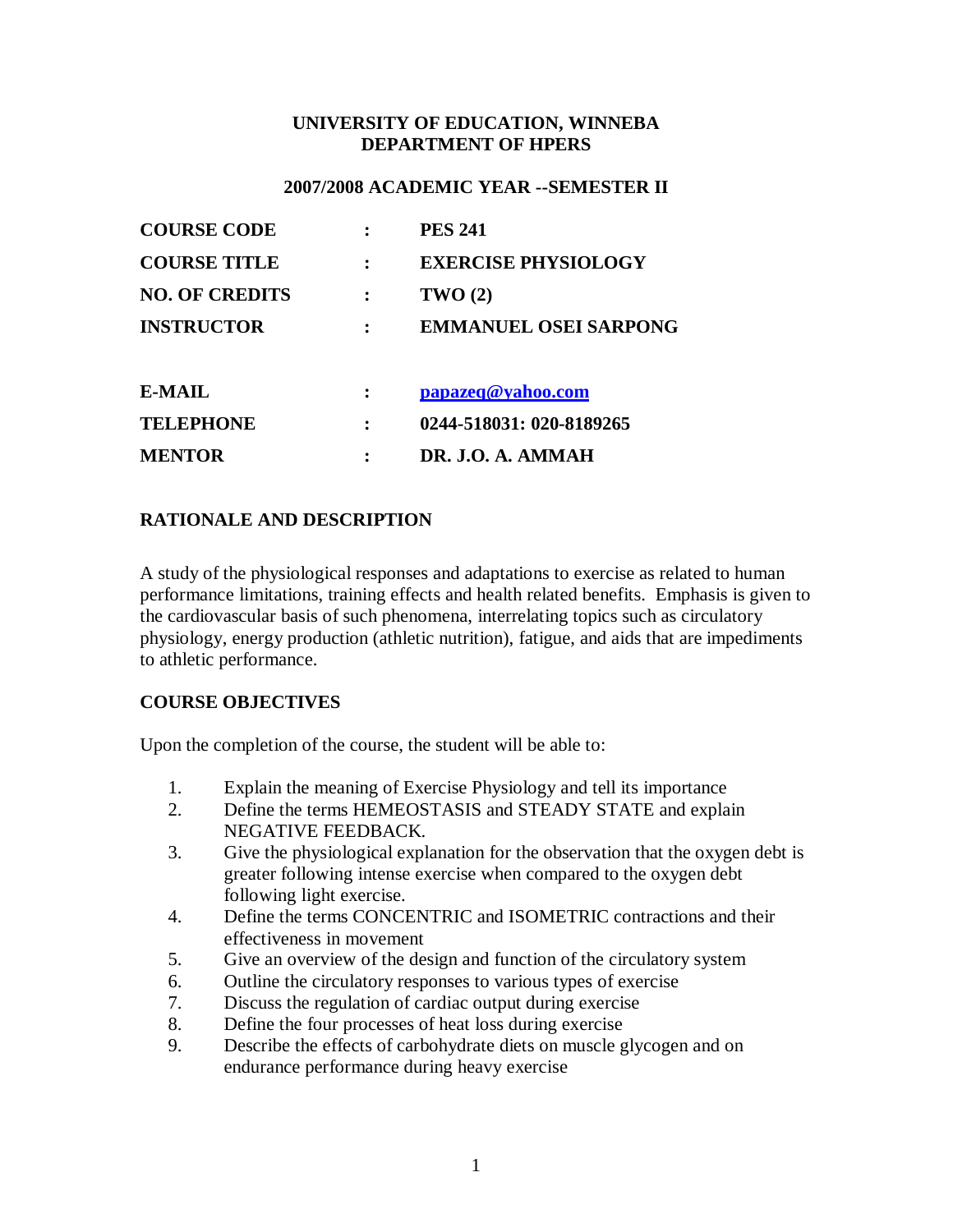- 10. Describe the process of adaptation to altitude, and the degree to which this adaptation can be complete.
- 11. Define ergogenic aid, and describe blood doping and its potential for improving endurance performance
- 12. Describe the physiological and psychological effects of different types of warm-ups.

# **INSTRUCTIONAL STRATEGIES**

Lectures, discussions, and class activities to be employed to achieve the stated objectives

# **EXAMINATION**

Students will be assessed periodically in the course of the semester. The instructor shall inform students of any impending assessment. In addition to the continuous assessment there will be an end of semester examination. Students who fail to do their assignment or show up for examination will not be allowed to make up, except on medical grounds with a medical report from a recognized physician.

## **ATTENDANCE**

Attendance will be checked before the start of each session. Students are expected to attend all class sessions. Students will be allowed only two absences during the period. Subsequent absences shall attract a point deduction from total points made in course work.

## **TARDINESS**

Lateness to lectures will not be tolerated. Students who are late twice for lectures will be counted as one absence.

## **EVALUATION PROCEDURES**

Continuous Assessment (quizzes, assignments etc) ……………… 40% End of semester Examination 60%

# **ACADEMIC DISHONESTY**

Academic dishonesty will not be allowed. Any form of academic misconduct (cheating etc) will not be tolerated. All cases of confirmed or suspected dishonesty will be referred to the Departmental Academic Board and eventually to the University's Academic board.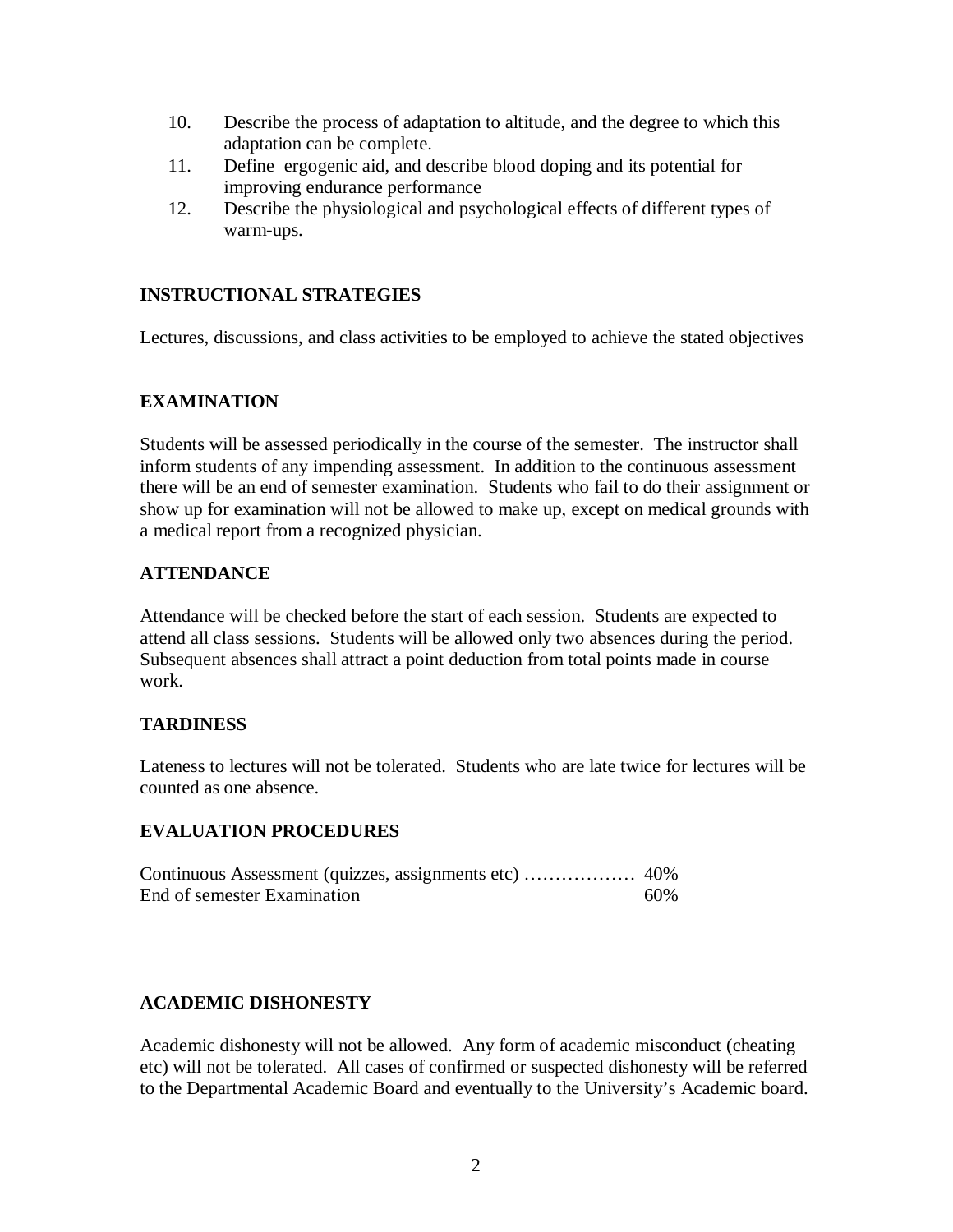### **GRADING**

| A             | $=$ | $80 - 100$   |
|---------------|-----|--------------|
| $B+$          | $=$ | 75-70        |
| B             | $=$ | $70 - 74$    |
| $C+$          | $=$ | $65 - 69$    |
| $\mathcal{C}$ | $=$ | $60 - 64$    |
| $D+$          | $=$ | 55-59        |
| D             | $=$ | 50-54        |
| E             | =   | 49 and BELOW |

#### **TOPICAL OUTLINE**

- 1. What is Exercise Physiology? What is the importance of exercise physiology?
- 2. Control of the internal environment
- 3. Skeletal muscle: Structure and function
- 4. Respiration during exercise
- 5. The nervous system structure and control of movement
- 6. Exercise metabolism
- 7. Temperature Regulation
- 8. The circulatory system and exercise
- 9. Factors affecting performance
- 10. Training for performance
- 11. Nutrition, body composition and performance
- 12. Fuels for exercise
- 13. The physiology of training
- 14. Environment and exercise
- 15. Ergogenic Aids